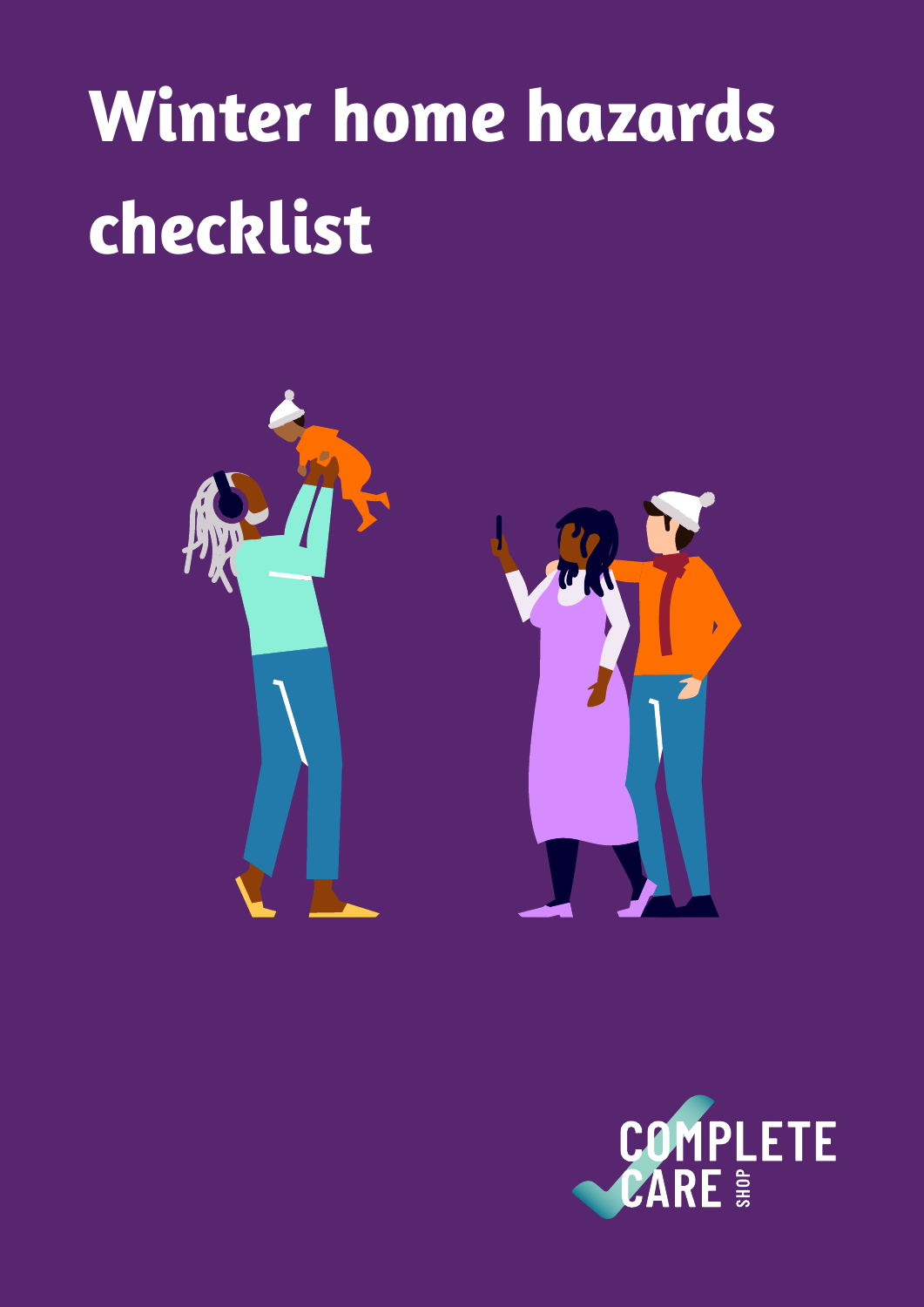**As the days get colder and darker, the chance of falls increases.** 

**According to the NHS, around 1 in 3 adults over 65 will fall each year, a figure which rises to 1 in 2 for those over 80.** 

Falling isn't just one of those things that has to happen as we get older though. There are things that you can do to help mitigate yours or a loved one's risk of falling at home. Our Winter Home Hazard Checklist contains tips and advice from our team of Occupational Therapists to help reduce the risk of falls this winter. You can either use to the assess your own risk or the help assess the risk of a parent or the person you're caring for and make any necessary changes.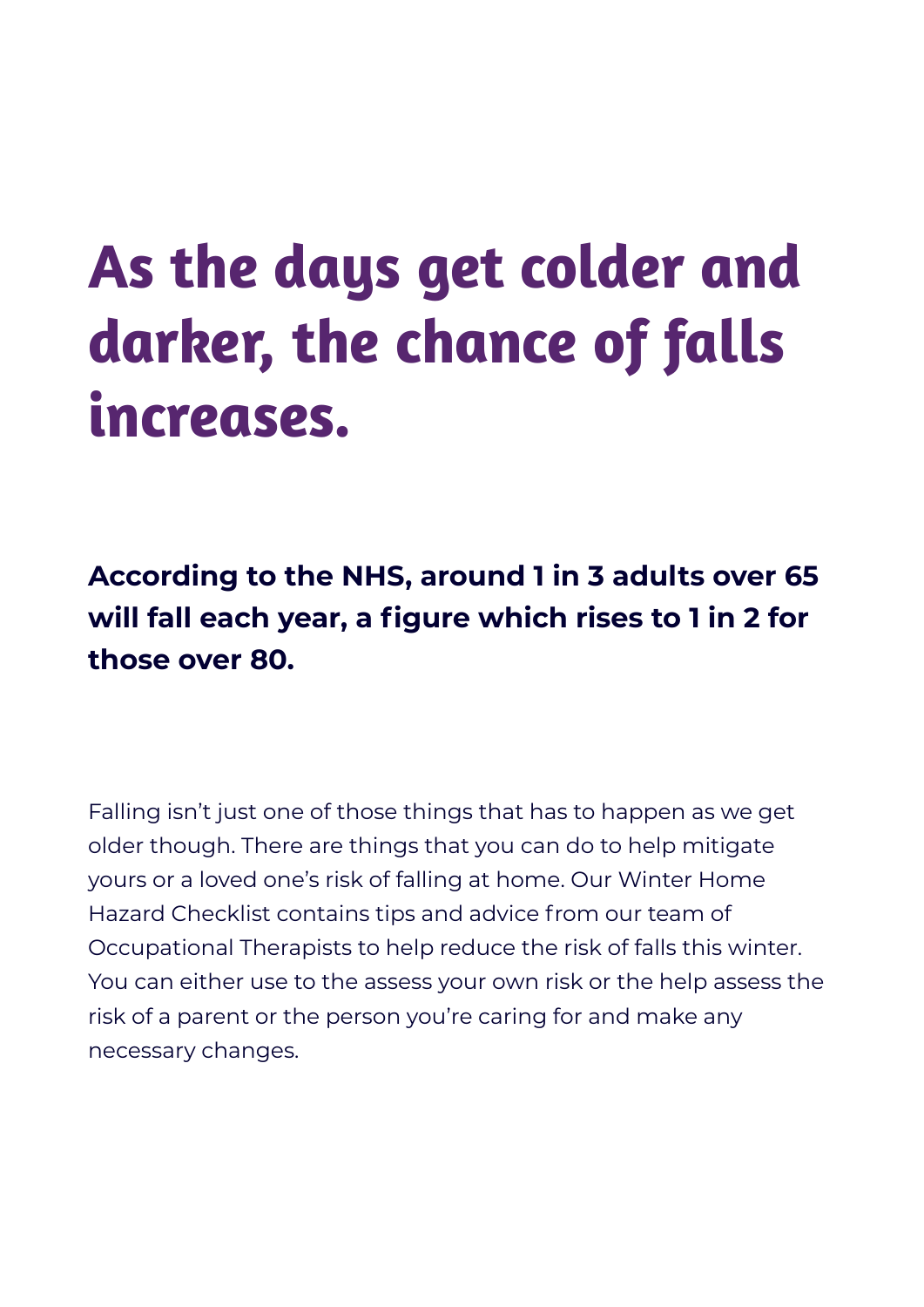## **Start with their environment**



#### **1: Are the walkways clear of tripping hazards?**

Removing clutter from their walkways is an easy win in reducing their falling risk.

- $\Box$  Remove loose rugs and mats
- $\Box$  Make sure cables and extension cables aren't crossing their pathways and are tidied away
- Remove clutter from ground level e.g. books, piles of mail, scattered shoes

#### **2: Do they use mobility equipment?**

Mobility aids are a great support to help someone get around more easily, but if the environment isn't set up correctly, they could quickly become an inadvertent hazard.

- $\Box$  Make sure mobility equipment is placed within reach of them when they're sitting in a chair or in bed
- $\Box$  Double-check that the handle height of any mobility aid is set to the correct height for the person using it
- $\Box$  Check if there's enough room to manoeuvre equipment through tighter spaces if they have a wheeled mobility aid does it catch on anything?

### **3: Is there adequate lighting?**

It sounds obvious but being able to see clearly where they're going is really important.

- $\Box$  Check if there's a lamp close to hand that can be turned on without them having to get up in a darkened room
- $\Box$  Make sure dark hallways/corridors have a sufficient light:
	- Are all the bulbs working?
	- Check if they are energy efficient bulbs that need time to 'warm up' these may need to be swapped for LED bulbs, where possible

 $\Box$  Consider getting motion sensor lighting as this can be used anywhere in the home, lighting their way when they need it most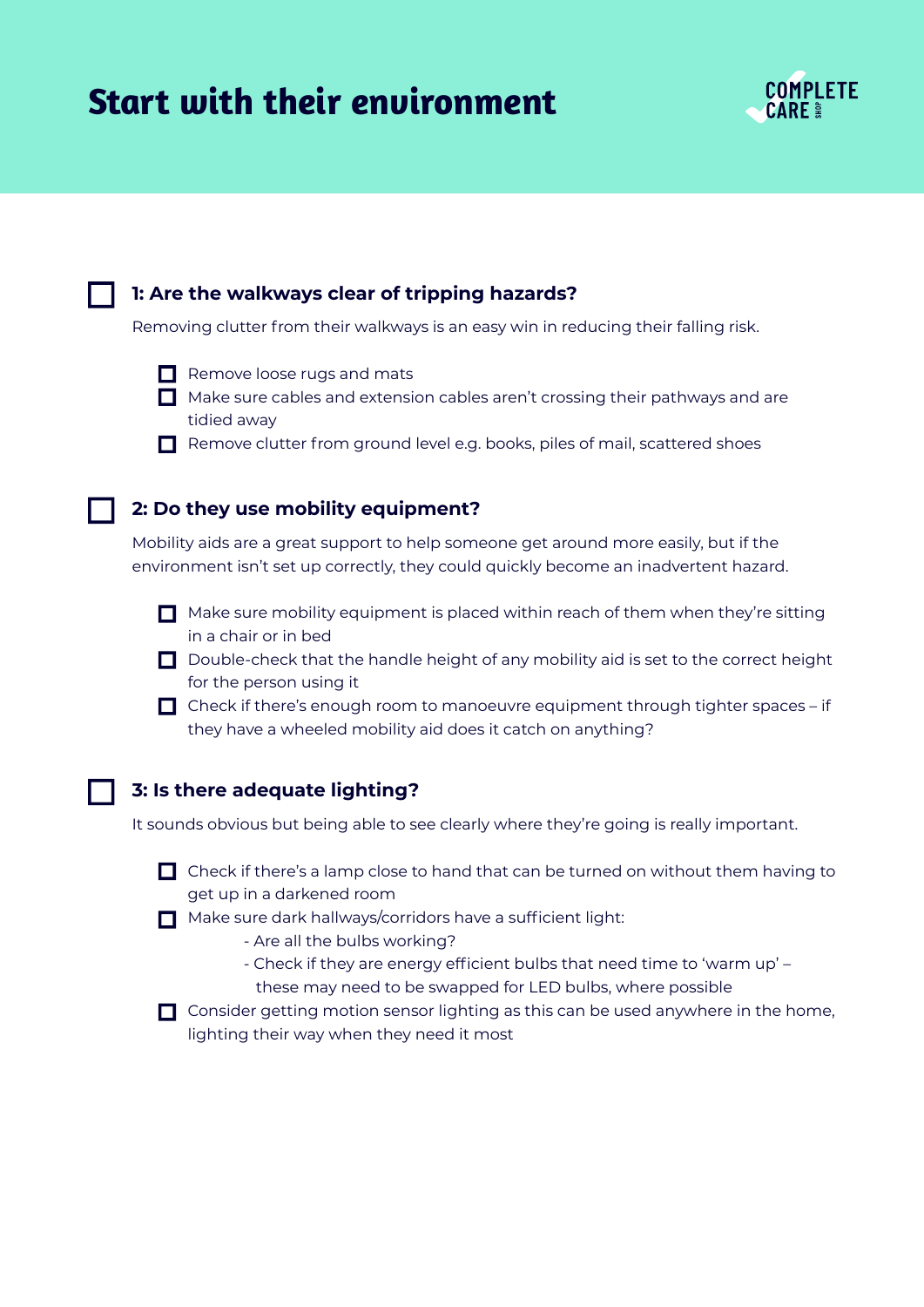

#### **4: Are they getting up regularly?**

Keeping mobile is important in helping them to reduce their risk of falls.



 $\Box$  Encourage them to get up at regular intervals, this could be to make a drink, prepare food, or going to the toilet (they could try an activity tracker to remind them to move regularly or even use their mobile phone (if they have one) to set reminders)

#### **5: Are the up to date with their eyesight checks?**

Poor vision will make it more likely that they'll miss potential obstacles in their path. We should all be getting our eyes tested at least once every two years.



#### **6: Have they been having regular falls?**

Regular falls could be a sign of an undiagnosed medical condition or an issue with their medication.



 $\Box$  Book an appointment with their GP for a check-up and to discuss their recent falls and possible cause

 $\Box$  Have they had a medication review recently? If not, request one with their GP to check what they're taking and see if anything needs to be changed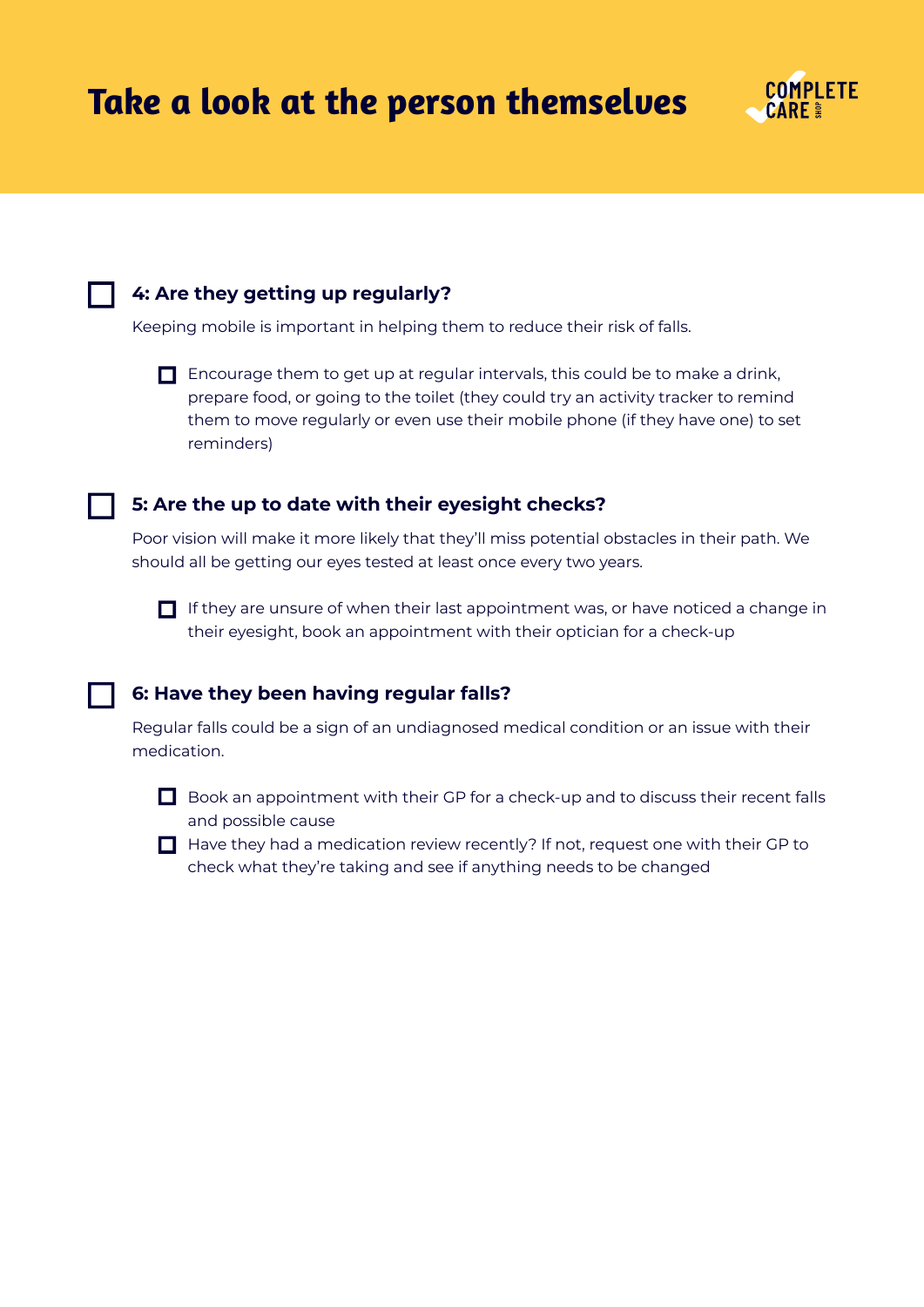|  | See how they do certain tasks |  |
|--|-------------------------------|--|
|  |                               |  |



#### **7: Are they finding it difficult standing while carrying out tasks?**

An inability to stand for long periods of time could leave them liable to fall when trying to go about their daily routine.



■ Using a shower stool/seat while showering or washing helps reduce the amount of time they need to spend stood up and so reduces their risk of falling in the shower

#### **8: Are they concerned about dropping things when carrying them from one room to another?**

If they're feeling unsteady on their feet, then carrying things from one room to another may feel like a daunting task.

 $\Box$  A trolley can help them with transporting things such as a drink or meals from one room to another

 $\Box$  If they use a wheeled walking frame, why not add a caddy so they can carry items with them?

#### **9: Are they getting up in the night?**

Tiredness and poor lighting could increase their risk of falling.



 $\Box$  Motion lights can help light up dark spaces, they can be used on bed frames, walls, or plug into mains sockets, shining a light right when they need it most

 $\Box$  Using a bed lever can help support them while getting in and out of bed

#### **10: Are they worried about falling when walking around the house/garden?**

General anxieties around falling can be hard to overcome, but there are things that can help.

 $\Box$  Check that they're wearing suitable footwear for the environment or conditions they're in (e.g. non-slip slippers or outdoor shoes)

 $\Box$  A fall detector can help reassure them that help can be at hand with the push of a button or if the device senses a drop in gravity

 $\Box$  A pendant alarm system can notify family, friends, or carers in the home at the push of a button